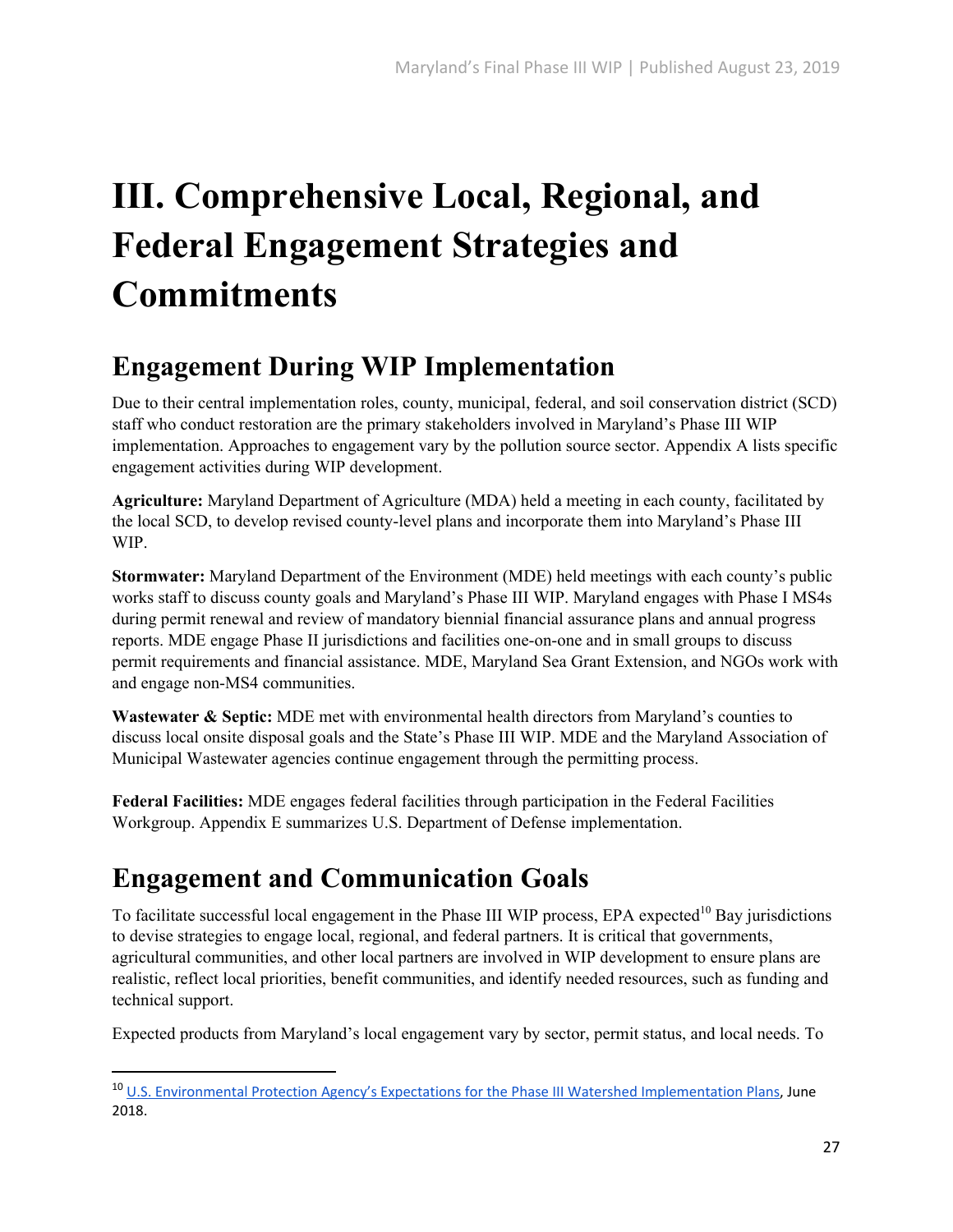best assist local partners, the State customizes its engagement to local needs and capacities. Engagement targets Maryland's partners most directly involved in implementation, such as soil conservation districts and local governments.

Discussion of implementation funding is essential to engagement activities. State and local partners continue to refine funding strategies to achieve Bay restoration goals and make reductions beyond 2025.

### **Strategies**

#### **Target Audiences**

**Local Leaders:** Maryland's Phase III WIP will succeed only by coordinating policymaking and restoration commitments with local leaders. Local elected officials and agricultural community leaders, including district managers and Maryland Association of Soil Conservation Districts boards, have particularly important roles. Moving forward, the governor's Bay Cabinet continues to correspond with and engage local leaders. MDE also engages local government leaders through the Maryland Association of Counties (MACo) and Maryland Municipal League conferences.

**Technical Partners:** MDE maintains technical contacts that share their experiences and identify successful model programs. These technical partners are knowledgeable in disciplines that inform WIP implementation, including tree planting, climate change, and urban source sector management.

**Practitioners:** Practitioners: Practitioners are the primary stakeholders involved in Maryland's Phase III WIP implementation. In general, practitioners are county, and municipal governments, federal land owners, such as the Department of Defense, SCDs, the Watershed Assistance Collaborative, and National Fish and Wildlife Foundation staff who conduct implementation activities.

#### **Approaches to practitioner engagement vary by the pollution source sector:**

**Agriculture:** MDA leads agriculture sector engagement, primarily through listening sessions and meetings, to identify barriers and opportunities in implementation and track progress towards WIP goals.

**Stormwater:** MDE discuss local progress on stormwater with each county's public works staff. To best address individual needs, Maryland engages sub-sectors:

- **Phase I MS4:** Phase I permits in Maryland require the restoration of a percentage of a jurisdiction's impervious surface area. Maryland's Phase III WIP incorporates Phase I MS4 nutrient reductions from restoration and other permit requirements. MDE engages Phase I MS4s during permit renewal, review of required biennial financial assurance plans, and annual progress reports. In addition to regular phone calls and emails with stormwater managers, MDE also participates in stormwater meetings organized by MACo to discuss Bay restoration and local water quality improvement.
- **Phase II MS4:** MDE engages Phase II jurisdictions and facilities one-on-one and in small groups to discuss permit requirements and financial assistance. Maryland's Phase III WIP incorporates Phase II MS4 nutrient reductions from permit requirements. MDE regularly engages permittees during their annual report reviews, which include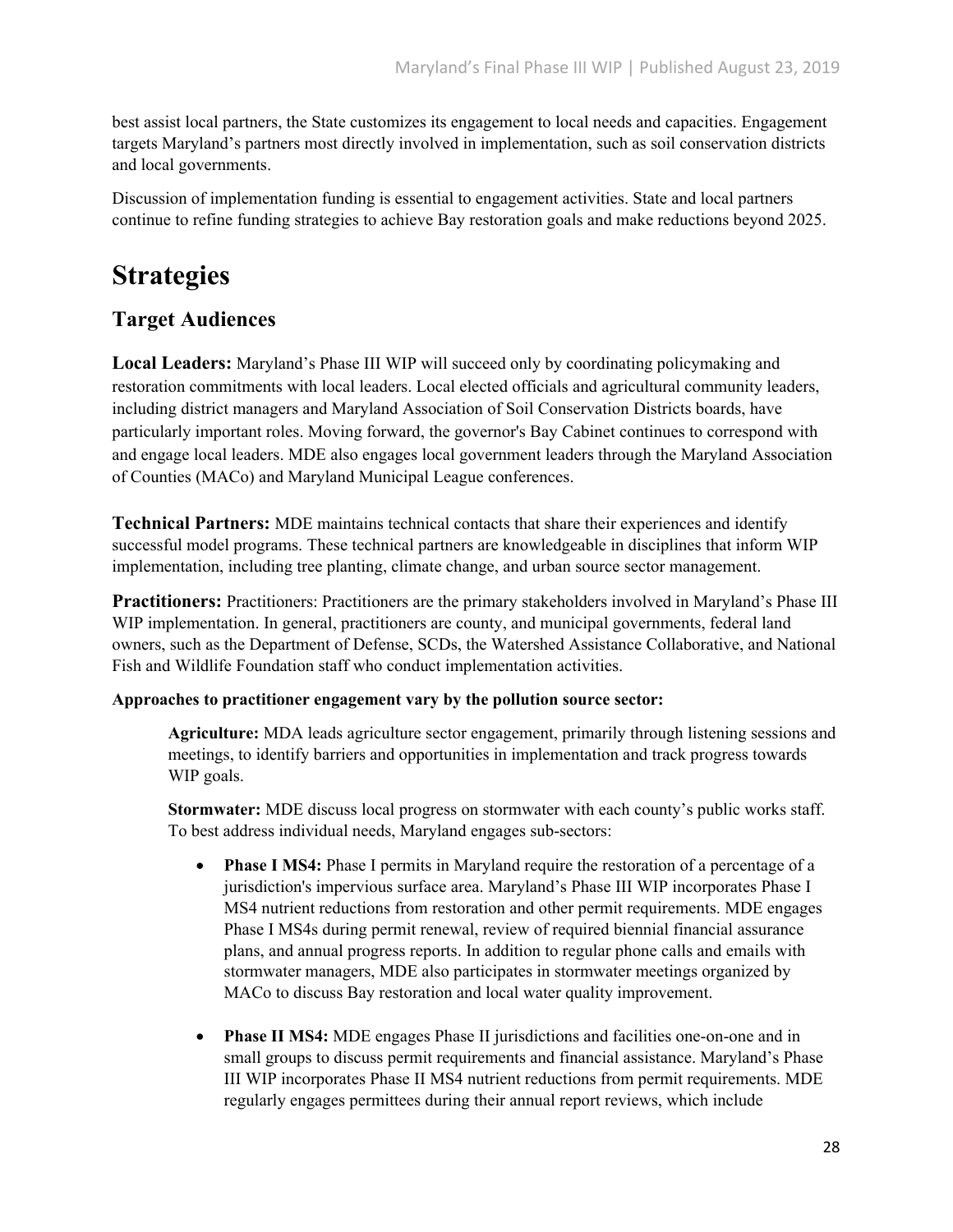constructive feedback.

 **Non-MS4:** Maryland Sea Grant Extension's watershed restoration specialists are trusted messengers for WIP implementation, especially for non-MS4 stormwater. Extension specialists assist communities with identifying funding, implementing restoration projects, BMP tracking, engaging community leaders, and more. Also, several NGOs facilitate Phase III WIP communication with local partners. MDE collaborates with these messengers to coordinate local engagement.

**Septic:** MDE engaged with environmental health directors identifies barriers and opportunities in implementation and to track progress toward meeting WIP goals for onsite wastewater systems.

**Wastewater:** MDE engages permitted wastewater facilities through the permitting process. Maryland Association of Municipal Wastewater Agencies also facilitates communication with the wastewater sector.

### **Local Challenges and Opportunities**

#### **Maintenance and Verification**

Local governments provide much of the on-the-ground implementation needed to achieve Maryland's Bay restoration targets. These local government partners are installing physical infrastructure, including larger capital projects, like upgrading wastewater plants, and smaller scale stormwater retrofits that are designed to reduce pollution at its source. Like all infrastructure projects, proper installation and maintenance of pollution reduction practices are necessary to achieve their intended function. Maryland approved verification protocols to ensure pollution reduction practices are working correctly and count towards credit.  $\frac{11}{12}$  Local jurisdictions, soil conservation districts, and other partners who are implementing these projects identified maintenance, verification, funding, programs, and accounting as resource challenges that impact restoration progress.

#### **Restoration Capacity**

Local partners need continued resources to build restoration capacity. These resources can be in the form of permitting assistance, technical assistance, knowledge transfer, more dedicated staff, and financial incentives. Needs vary regionally, by sector, and within individual jurisdictions. Because there is no onesize-fits-all solution to local challenges, ongoing local engagement and capacity building are necessary throughout the implementation process.

## **Key Messages**

Maryland continuously re-evaluates key messages based on new information on barriers, opportunities,

<sup>&</sup>lt;sup>11</sup> Maryland BMP verification protocols are available at

https://mde.maryland.gov/programs/Water/TMDL/TMDLImplementation/Documents/BMP%20Verification/MD\_V erification%20Protocols\_Master\_Doc.pdf